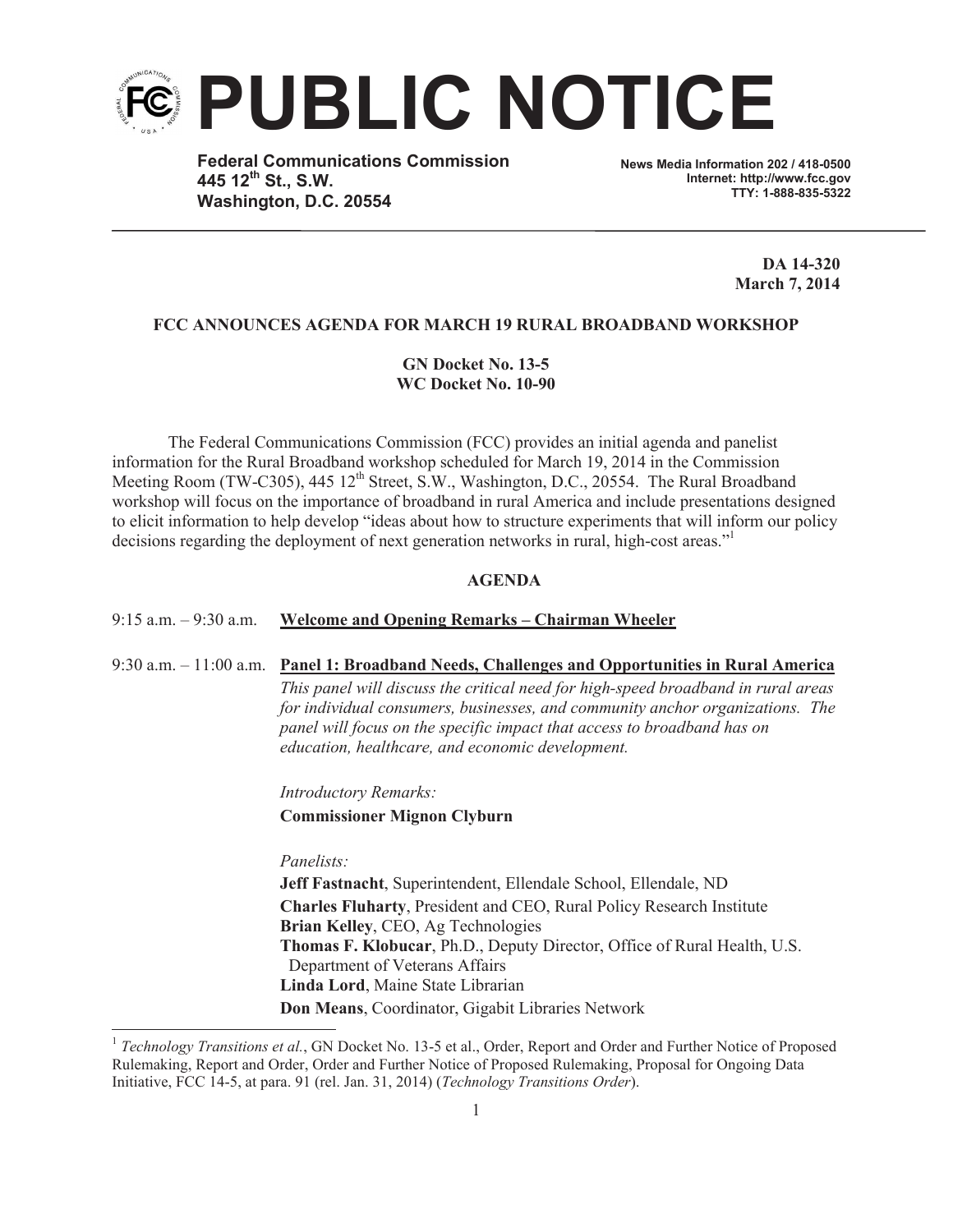# 11:00 a.m. – 12:30 p.m. **Panel 2: Rural Broadband Buildout - Effective Strategies & Lessons Learned**

*This panel will examine issues that incentivize different types of providers to deploy broadband in rural communities, factors that determine the type of technology deployed, and the current and future capabilities of different technologies.*

*Introductory Remarks:* **Commissioner Michael O'Rielly**

# *Panelists:*

**Will Aycock**, General Manager, Greenlight Community Broadband, City of Wilson, NC **Michael Cook**, Senior Vice President, North America Division, Hughes Network Systems **Jimmy Copeland**, Director of Special Projects, Troy Cablevision, Inc. **Cecil Lara**, Director Network Planning, AT&T **Denny Law**, General Manager/CEO, Golden West Telecommunications **Ben Moncrief**, Director, Government Relations, C Spire **Alex Phillips**, CEO, Highspeedlink.net

12:30 p.m. – 1:30 p.m. **Lunch Break**

## 1:30 p.m. – 3:00 p.m. **Panel 3: State Strategies to Meet the Rural Broadband Challenge**

*This panel will examine the important role that states can play in ensuring the availability and adoption of broadband in rural communities.* 

#### *Panelists*:

**Ben Dobbs**, Deputy Director, Massachusetts Broadband Institute (invited) **David Salway**, Director, New York State Broadband Program Office **Catherine Sandoval**, Commissioner, California Public Utilities Commission **Lori Sorenson**, Chief Operating Officer, Bureau of Communications & Computer Services, Illinois Central Management Services **Ray Timothy**, Ph.D., CEO/Executive Director, Utah Education Network

The FCC will attempt to accommodate as many attendees as possible; however, admittance will be limited to seating availability. The Commission will provide audio and/or video coverage of the meeting over the Internet from the FCC's Web page at http://www.fcc.gov/live. Open captioning will be provided for this event. Other reasonable accommodations for people with disabilities are available upon request. Please include a description of the accommodation you will need and tell us how to contact you if we need more information. Make your request as early as possible. Last minute requests will be accepted, but may be impossible to fill. Send an e-mail to fcc504@fcc.gov or call the Consumer  $\&$ Governmental Affairs Bureau at 202-418-0530 (voice), 202-418-0432 (tty).